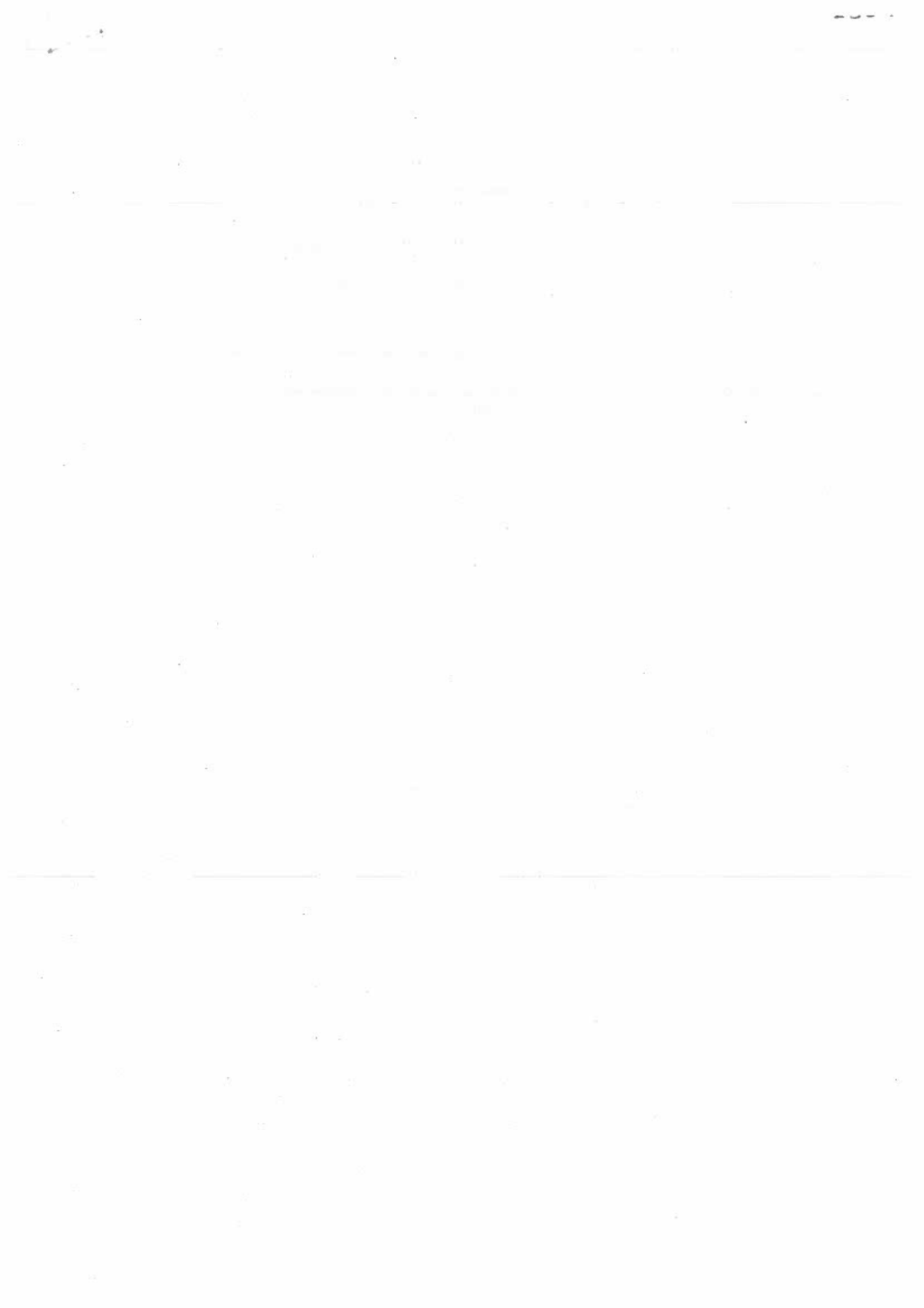#### **Schedule 1 (continued) Deletions from Schedule** 2 of the Order of 2000 **No Waiting At** Any Time

| <b>Road Name</b>                             | <b>Side</b>  | <b>Description</b>                                                                                                        |
|----------------------------------------------|--------------|---------------------------------------------------------------------------------------------------------------------------|
| <b>Bourne Avenue</b>                         | South        | From its northern junction with Wain-a-long Road to a point 26<br>metres east of that junction                            |
| <b>Bourne Avenue</b>                         | South        | From a point 38 metres east of its northern junction with Wain-a-long<br>Road to a point 46 metres east of that junction  |
| <b>Byways Close</b>                          | North        | From a point 19 metres north-east of its junction with Fowler's Road<br>to a point 26 metres north-east of that junction  |
| <b>Elm Grove Road</b>                        | North        | From its junction with Wessex Road to a point 51 metres west of that<br>junction                                          |
| <b>Elm Grove Road</b>                        | North-East   | From its junction with Kelsey Road to a point 18 metres south-east of<br>that junction                                    |
| <b>Elm Grove Road</b>                        | North-East   | From a point 22 metres north-west of its junction with Clarendon<br>Road to a point 48 metres south-east of that junction |
| <b>Elm Grove Road</b>                        | South-West   | From its junction with Kelsey Road to a point 63 metres south-east of<br>that junction                                    |
| <b>Elm Grove Road</b>                        | South-West   | From a point 8 metres west of its junction with Elm Grove to a point<br>23 metres west of its junction with Wessex Road   |
| Elm Grove Road                               | South        | From its junction with Kelsey Road to a point 12 metres south-east of<br>that junction                                    |
| <b>Elm Grove Road</b><br>Access to Nos. 2-14 | <b>North</b> | The complete length                                                                                                       |
| Elm Grove Road<br>Access to Nos. 2-14        | South        | From its junction with Elm Grove Road to a point in line with the<br>boundary between numbers 12 and 14 Elm Grove Road    |
| <b>Fairview Road</b>                         | <b>Both</b>  | From its junction with Kelsey Road to a point 10 metres north of that<br>junction                                         |
| <b>Fairview Road</b>                         | West         | From its junction with Manor Road to a point 58 metres south-east of<br>that junction                                     |
| <b>Farley Road</b>                           | East         | The complete length                                                                                                       |
| <b>Fowler's Hill</b>                         | <b>North</b> | From a point 21 metres north-east of its junction with<br>Tollgate Road to a point 33 metres north-east of that junction  |
| Fowler's Hill                                | <b>North</b> | From a point 39 metres north-east of its junction with Tollgate Road<br>to a point 47 metres north-east of that junction  |
| Fowler's Hill                                | North        | From a point 10 metres south-west of its junction with Fowler's Road<br>to a point 10 metres north-east of that junction  |
| Fowler's Hill                                | <b>North</b> | From its junction with Shady Bower to a point 20 metres south-west<br>of that junction                                    |

**AMENDI8 05 11 09 Page 2 of 11**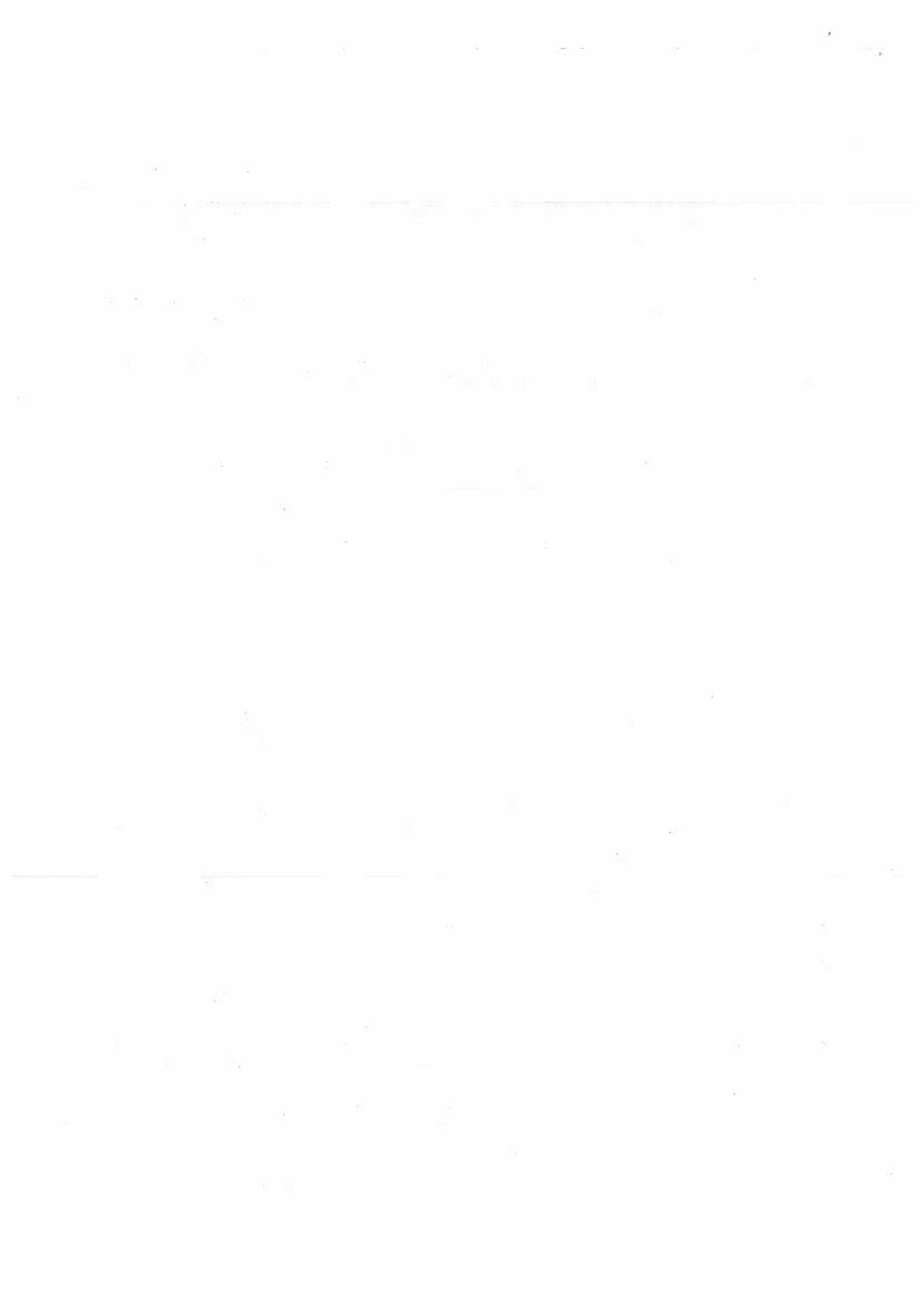## **Schedule 1 (continued) Deletions from Schedule 2 of the Order of 2000 No Waiting** At Any Time

| <b>Road Name</b>     | <b>Side</b>  | <b>Description</b>                                                                                                       |
|----------------------|--------------|--------------------------------------------------------------------------------------------------------------------------|
| Fowler's Hill        | North        | From a point 53 metres south-west of its junction with Shady Bower<br>to a point 58 metres south-west of that junction   |
| Fowler's Hill        | South        | The complete length                                                                                                      |
| <b>Fowler's Road</b> | <b>Both</b>  | From its junction with Fowler's Hill to a point 7 metres north-west of<br>that junction                                  |
| <b>Fowler's Road</b> | <b>North</b> | From a point 17 metres south-east of its junction with Methuen Drive<br>to a point 22 metres south-east of that junction |
| <b>Fowler's Road</b> | <b>North</b> | From a point 45 metres south-east of its junction with Methuen Drive<br>to a point 51 metres south-east of that junction |
| <b>Fowler's Road</b> | <b>North</b> | From a point 64 metres south-east of its junction with Methuen Drive<br>to a point 77 metres south-east of that junction |
| <b>Fowler's Road</b> | South        | From a point 13 metres north of its junction with Fowler's Hill to a<br>point 20 metres north of that junction           |
| <b>Fowler's Road</b> | South        | From a point 12 metres north of its junction with Byways Close to a<br>point 21 metres north of that junction            |
| <b>Fowler's Road</b> | South        | From a point 40 metres north of its junction with Byways Close to a<br>point 49 metres north of that junction            |
| <b>Fowler's Road</b> | South        | From a point 3 metres north-west of its junction with Methuen Drive<br>to a point 10 metres south east of that junction  |
| <b>Fowler's Road</b> | South        | From a point 14 metres north-west of its junction with Methuen Drive<br>to a point 19 metres north-west of that junction |
| <b>Fowler's Road</b> | South        | From a point 42 metres north-west of its junction with Methuen Drive<br>to a point 47 metres north-west of that junction |
| <b>Fowler's Road</b> | South-West   | From a point 35 metres north-west of its junction with Byways Close<br>to a point 40 metres north-west of that junction  |
| <b>Gramshaw Road</b> | West         | From a point 27 metres south of its junction with Wilton Road to a<br>point 35 metres south of that junction             |
| <b>Gramshaw Road</b> | West         | From a point 70 metres south of its junction with Wilton Road to its<br>southern end                                     |
| <b>Kelsey Road</b>   | <b>Both</b>  | From a point 12 metres west of the centreline of Wessex Road to a<br>point 12 metres east of that centerline             |
| <b>Kelsey Road</b>   | Inner Side   | The complete circumnavigation of the central Island opposite Nos.<br>19-25 Kelsey Road                                   |
| <b>Kelsey Road</b>   | <b>North</b> | From a point 16 metres west of its junction with Fairview Road to a<br>point 16 metres east of that junction             |
| AMEND18              |              |                                                                                                                          |

05 11 09 Page 3 of 11

s.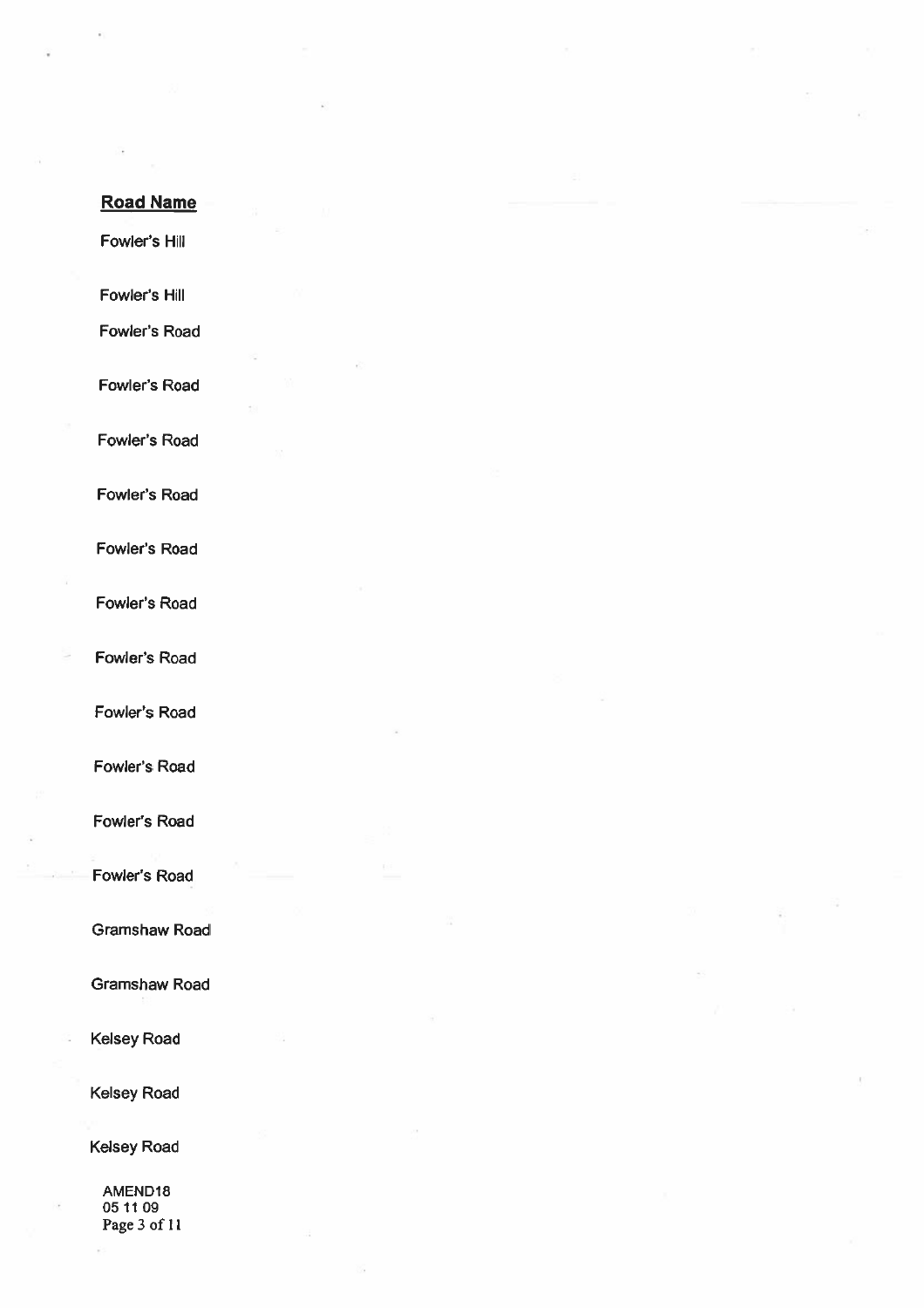#### <u>Schedule 1 (continued)</u> **Deletions** from Schedule 2 of the Order of 2000 No Waiting At Any Time

| <b>Road Name</b>                                   | <b>Side</b>        | <b>Description</b>                                                                                                                                       |  |
|----------------------------------------------------|--------------------|----------------------------------------------------------------------------------------------------------------------------------------------------------|--|
| <b>Kelsey Road</b>                                 | North              | From its junction with Rampart Road to a point 55 metres west of a<br>point in line with the boundary between Nos. 1 and 3 Elm Grove<br>Road             |  |
| <b>Kelsey Road</b>                                 | <b>North</b>       | From a point 15 metres west of its junction with Manor Road to a<br>point 22 metres east of that junction                                                |  |
| <b>Kelsey Road</b>                                 | South              | From its junction with Rampart Road to a point 16 metres west of a<br>point in line with the boundary between numbers 1 and 3 Elm Grove<br>Road          |  |
| <b>Kelsey Road Slip Road</b><br>From Churchill Way | <b>Both</b>        | The complete length                                                                                                                                      |  |
| <b>Laverstock Road</b>                             | <b>Both</b>        | From its junction with Milford Hill to a point 270 metres north-east of<br>that junction                                                                 |  |
| <b>Laverstock Road</b>                             | North              | From a point 41 metres west of the western face of the railway<br>bridge over Laverstock Road to a point 25 metres east of its junction<br>with Cow Lane |  |
| <b>Laverstock Road</b>                             | South <sup>1</sup> | From a point 105 metres west of its junction with Manor Farm Road<br>to a point 25 metres east of that junction                                          |  |
| <b>Manor Road</b>                                  | <b>Both</b>        | From its junction with Kelsey Road to a point 13 metres north of that<br>junction                                                                        |  |
| <b>Manor Road</b>                                  | North-west         | From its junction with Wain-a-long Road to a point 13 metres west of<br>that junction                                                                    |  |
| <b>Manor Road</b>                                  | North-west         | From a point 38 metres west of its junction with Wain-a-long Road to<br>a point 112 metres south-west of that junction                                   |  |
| <b>Manor Road</b>                                  | East & South       | From a point 15 metres south of its junction with Fairview Road to its<br>junction with Wain-a-Long Road                                                 |  |
| Marina Road                                        | South              | From a point 33 metres west of its junction with Tollgate Road to a<br>point 37 metres west of that junction                                             |  |
| <b>Methuen Drive</b>                               | South-East         | From a point 10 metres north-east of its junction with Fowler's Road<br>to a point 42 metres north-east of that junction                                 |  |
| <b>Milford Hill</b>                                | <b>North</b>       | From its junction with Fowlers Road to its junction with Laverstock<br>Road                                                                              |  |
| Polden Road                                        | East               | From a point 23 metes south of its junction with Waterloo Road to a<br>point 30 metres south of that junction                                            |  |
| Polden Road                                        | West               | The complete length                                                                                                                                      |  |
| <b>Shady Bower</b>                                 | South              | From a point 37 metres north-west of its junction with Fowler's Hill to<br>a point 65 metres north-west of that junction                                 |  |

**AMENDI8** 051109 Page 4 of 11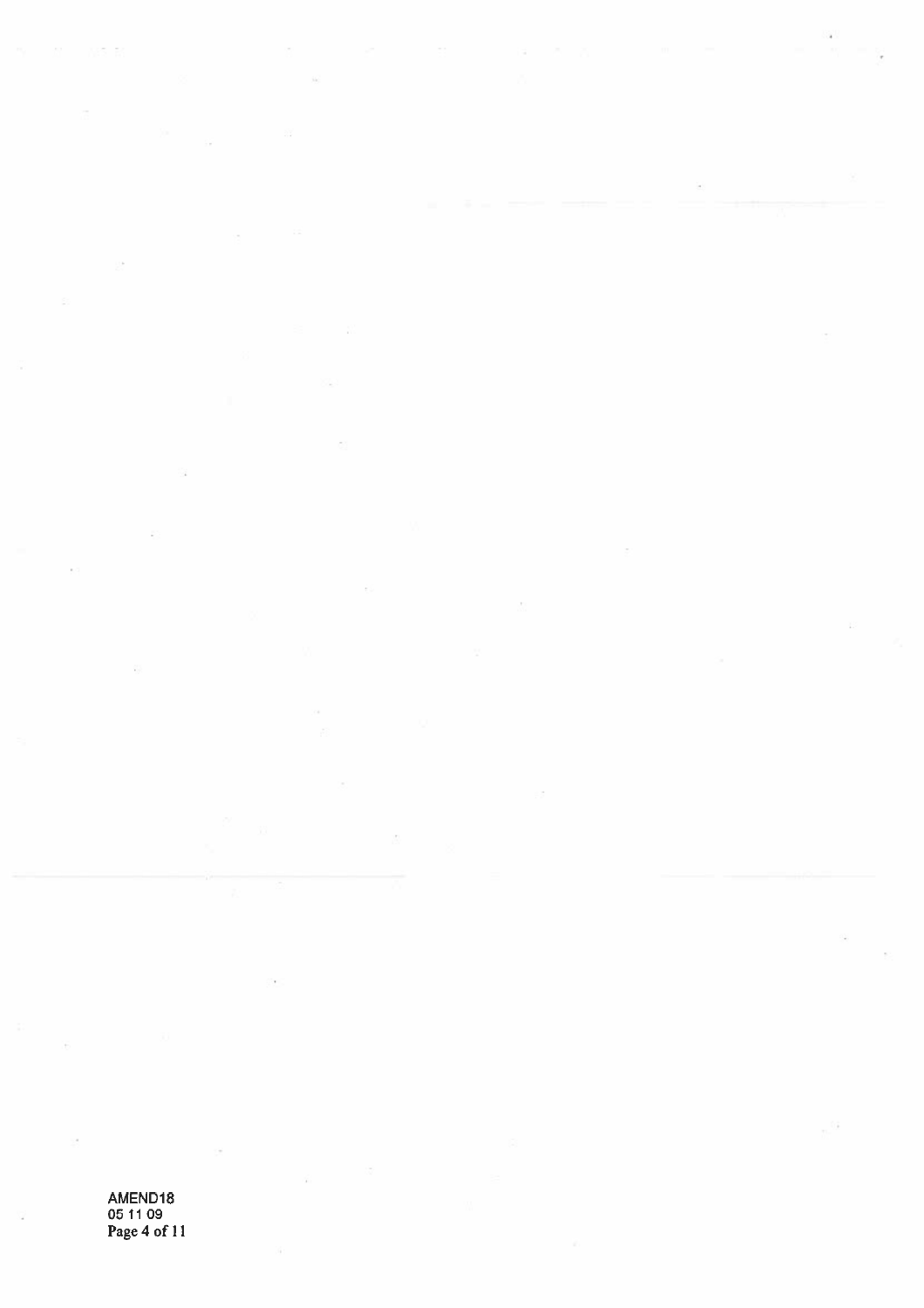## **Schedule** 1(contlinued) **Deletions from Schedule 2 of the** Order of 2000 **No Waiting At** Any Time

 $\frac{1}{2}$ 

| <b>Road Name</b>     | <b>Side</b>  | <b>Description</b>                                                                                                        |
|----------------------|--------------|---------------------------------------------------------------------------------------------------------------------------|
| <b>The Beeches</b>   | South        | From a point 26 metres east of its junction with Tollgate Road to a<br>point 32 metres east of that junction              |
| <b>Tollgate Road</b> | East         | From a point 39 metres north of its junction with Waterloo Road to a<br>point 43 metres north of that junction            |
| <b>Tollgate Road</b> | <b>North</b> | From a point 97 metres south-east of its junction with Fowler's Hill to<br>a point 121 metres south-east of that junction |
| <b>Tollgate Road</b> | North-East   | From a point 37 metres south-east of its junction with Fowler's Hill to<br>a point 45 metres south-east of that junction  |
| <b>Tollgate Road</b> | North-East   | From a point 27 metres north of its junction with Waterloo Road to a<br>point 31 metres north of that junction            |
| <b>Tollgate Road</b> | West         | From a point 48 metres north of its junction with Southampton Road<br>to a point 63 metres north of that junction         |
| Wain-a-long Road     | East         | From its junction with St Mark's Roundabout to a point 35 metres<br>south of its junction with Manor Road                 |
| Wain-a-long Road     | South-West   | From a point 15 metres north-west of its junction with Wessex Road<br>to a point 15 metres south-east of that junction    |
| Wain-a-long Road     | West         | From a point 10 metres north of its junction with Manor Road to a<br>point 35 metres south of that junction               |
| Wain-a-long Road     | West         | From its junction with St Mark's Roundabout to a point 55 metres<br>north of its junction with Manor Road                 |
| <b>Wessex Road</b>   | East         | From a point 6 metres south of its junction with Kelsey Road to a<br>point 6 metres north of that junction                |
| <b>Wessex Road</b>   | East         | From its junction with Wain-a-long Road to a point 10 metres south-<br>west of that junction                              |
| <b>Wessex Road</b>   | West         | From its junction with Elm Grove Road to a point 15 metres north of<br>that junction                                      |
| <b>Wessex Road</b>   | West         | From a point 6 metres south of its junction with Kelsey Road to a<br>point 6 metres north of that junction                |
| <b>Wessex Road</b>   | <b>West</b>  | From its junction with Wain-a-long Road to a point 10 metres south<br>of that junction                                    |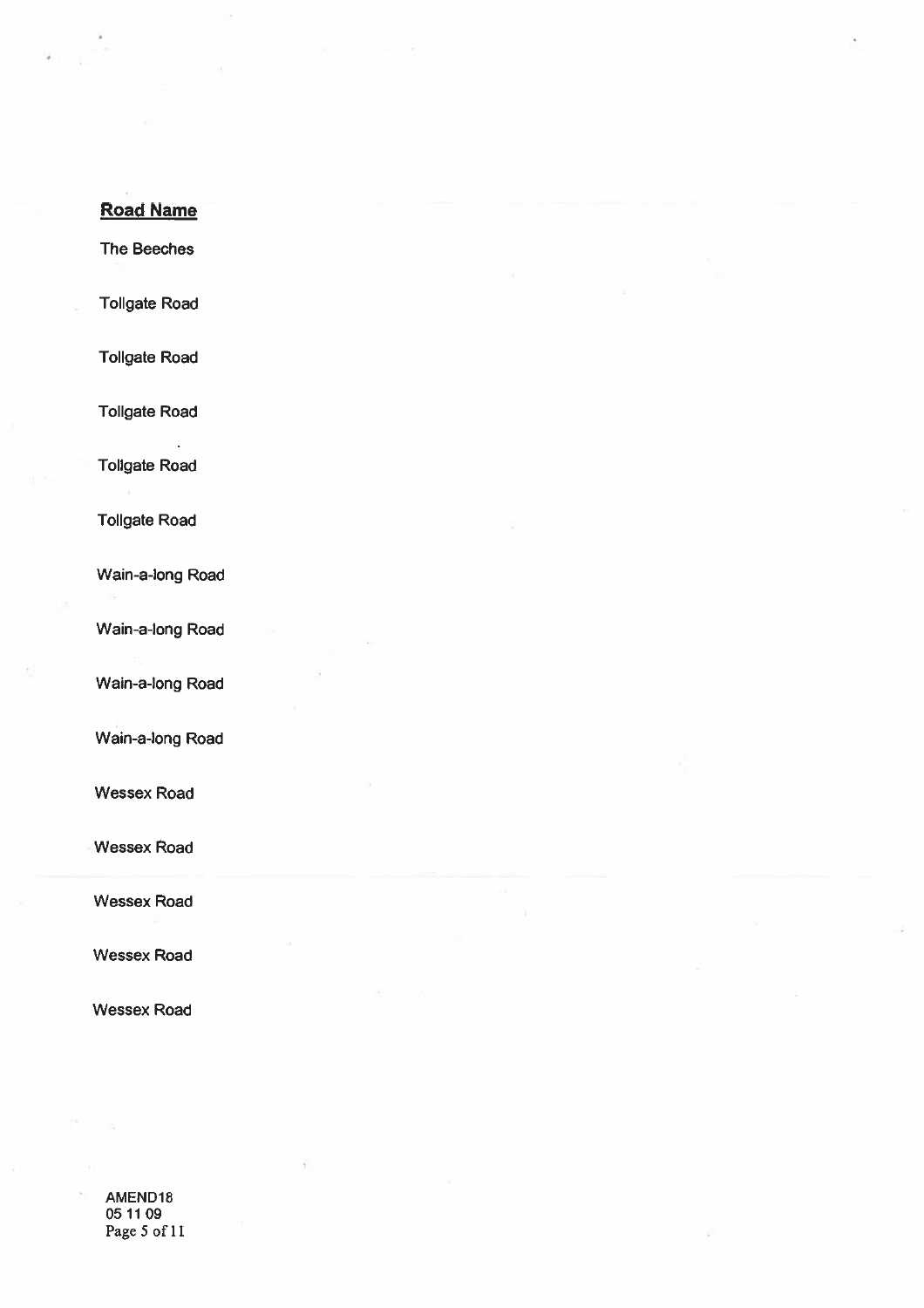#### **Schedule 2 Deletions from Schedule 3 of the Order of 2000** <u>No Waiting Mon-Sat 8am-7pm</u>

 $\bar{\mathbb{Z}}$ 

| <b>Road Name</b>     | <b>Side</b>       | <b>Description</b>                                                                                                                               |
|----------------------|-------------------|--------------------------------------------------------------------------------------------------------------------------------------------------|
| <b>Fowler's Road</b> | East              | From its junction with Milford Hill to a point 10 metres south of that<br>junction                                                               |
| <b>Fowler's Road</b> | West              | From its junction with Milford Hill to a point 18 metres south of that<br>junction                                                               |
| Marina Road          | North & East      | The complete length                                                                                                                              |
| Marina Road          | South             | From its junction with Tollgate Road to a point 13 metres west of that<br>junction                                                               |
| Marina Road          | West              | From a point 10 metres south-east of its junction with the entrance to<br>the College to a point 10 metres north-west of that junction           |
| <b>Milford Hill</b>  | South             | From its junction with Fowler's Road to a point 18 metres east of that<br>junction                                                               |
| <b>Milford Hill</b>  | South             | From the eastern boundary of No 31 to its junction with Shady Bower                                                                              |
| <b>Shady Bower</b>   | <b>North</b>      | From its junction with Fowler's Hill to a point 30 metres south-east of<br>its junction with Courtwood Close                                     |
| <b>Shady Bower</b>   | <b>North-East</b> | From a point 15 metres north-west of its junction with Courtwood<br>Close to a point 10 metres south-east of that junction                       |
| <b>Shady Bower</b>   | North             | From a point 55 metres north-west of its junction with Courtwood<br>Close to its junction with Milford Hollow                                    |
| <b>Shady Bower</b>   | South             | From its junction with Milford Hill to a point 10 metres south-east of<br>its junction with St Margaret's Close                                  |
| <b>Shady Bower</b>   | South             | From a point 10 metres south-east of its junction with St Margaret's<br>Close to a point 65 metres north-west of its junction with Fowler's Hill |
| <b>Shady Bower</b>   | South             | From its junction with Fowler's Hill to a point 37 metres north-west of<br>that junction                                                         |
| The Beeches          | <b>All</b>        | The hammerhead at eastern end of road                                                                                                            |
| The Beeches          | <b>North</b>      | The complete length                                                                                                                              |
| The Beeches          | South             | From its junction with Tollgate Road to a point 13 metres east of that<br>junction                                                               |
| <b>Tollgate Road</b> | East              | From a point 22 metres north of its junction with Waterloo Road to a<br>point 16 metres south of that junction                                   |
| <b>Tollgate Road</b> | East              | From a point 15 metres north-west of its junction with Blakey Road to<br>a point 15 metres to a point 15 metres south-east of that junction      |
| <b>Tollgate Road</b> | East              | From a point 12 metres north of its junction with The Beeches to a<br>point 12 metres south of that junction                                     |
| AMEND18<br>05 11 09  |                   |                                                                                                                                                  |

Page 6 of 11

52

i.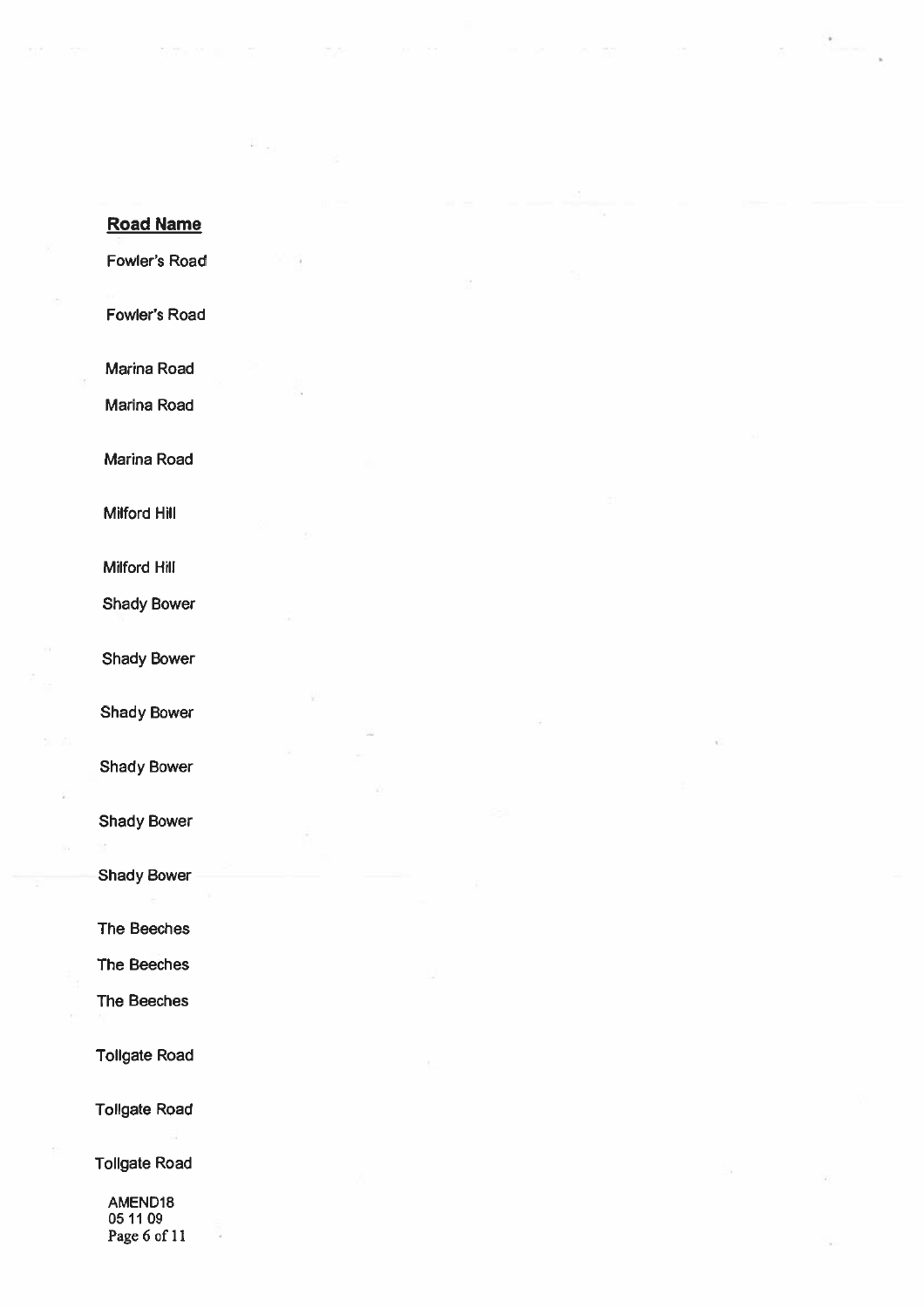#### **Schedule 2 Deletions from Schedule 3 of the Order of 2000 No Waiting Mon-Sat 8am-7pm**

| <b>Road Name</b>     | <b>Side</b>                  | <b>Description</b>                                                                                                                  |
|----------------------|------------------------------|-------------------------------------------------------------------------------------------------------------------------------------|
| <b>Tollgate Road</b> | East                         | From its junction with Southampton Road to a point 18 metres north<br>of that junction                                              |
| <b>Tollgate Road</b> | East                         | From a point 16 metres south of its junction with Waterloo Road to a<br>point 18 metres north of its junction with Southampton Road |
| <b>Tollgate Road</b> | North &<br>North-East        | From its junction with Rampart Road to a point 23 metres east of its<br>junction with Fowler's Hill                                 |
| <b>Tollgate Road</b> | South, South-<br>West & West | From its junction with Rampart Road to a point 63 metres north of its<br>junction with Southampton Road                             |
| <b>Tollgate Road</b> | West                         | From its junction with Southampton Road for a distance of 48 metres<br>northwards                                                   |
| <b>Waterloo Road</b> | <b>North</b>                 | From its junction with Tollgate Road to a point 100 metres east of<br>that junction                                                 |
| <b>Waterloo Road</b> | <b>North</b>                 | From a point 122 metres east of its junction with Tollgate Road to a<br>point 148 metres east of that junction                      |
| <b>Waterloo Road</b> | South                        | From its junction with Tollgate Road to a point 13 metres east of that<br>junction                                                  |
| <b>Waterloo Road</b> | South                        | From a point 40 metres east of its junction with Tollgate Road to a<br>point 48 metres east of that junction                        |
| <b>Waterloo Road</b> | South                        | From a point 8 metres west of its junction with Polden Road to the<br>eastern end                                                   |

## Schedule 3 Deletions from Schedule 5 of the Order of 2000 No Wafting **Mon-Sat 9am-5pm**

| <b>Road Name</b>       | <b>Side</b>  | <b>Description</b>                                                                                         |
|------------------------|--------------|------------------------------------------------------------------------------------------------------------|
| <b>Byways Close</b>    | <b>North</b> | From its junction with Fowler's Road to a point 6 metres north-east of<br>that junction                    |
| <b>Byways Close</b>    | <b>North</b> | From a point 26 metres north-east of its junction with Fowler's Road<br>to its northern end                |
| <b>Byways Close</b>    | South        | From its junction with Fowler's Road to a point 27 metres north-east<br>of that junction                   |
| <b>Courtwood Close</b> | All          | The complete length                                                                                        |
| Elm Grove Road         | North        | From a point 58 metres west of its junction with Wessex Road to a<br>point 76 metres west of that junction |

**AMEND18 05 11 09** Page 7 of 11

泥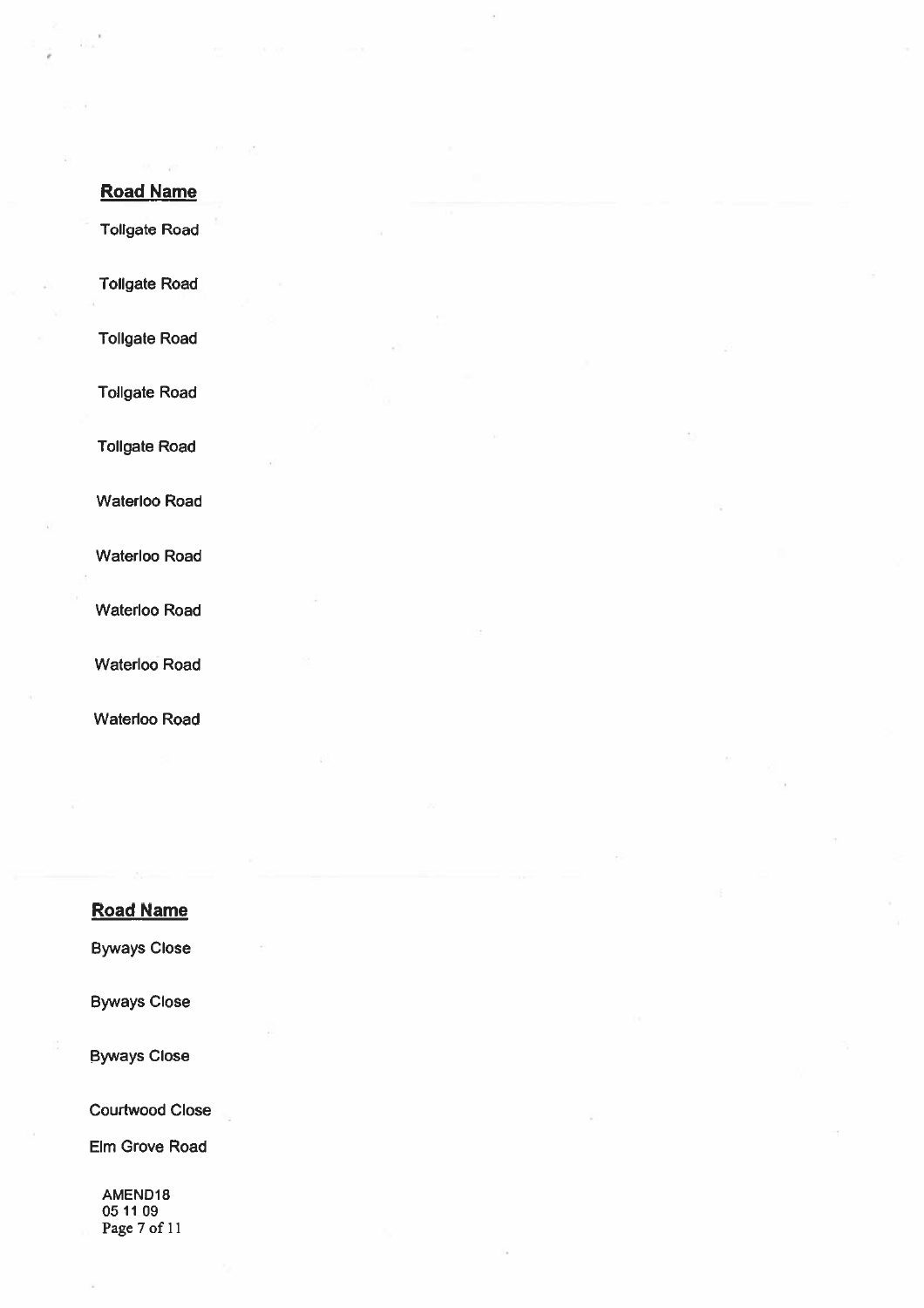### **Schedule 3 (continued) Deletions from Schedule 5 of the Order of 2000 No Waiting Mon**-**Sat 9am-5pm**

 $\frac{1}{2}$ 

| <b>Road Name</b>      | <b>Side</b>  | <b>Description</b>                                                                                                                              |
|-----------------------|--------------|-------------------------------------------------------------------------------------------------------------------------------------------------|
| <b>Elm Grove Road</b> | North-East   | From a point 45 metres north-west of its junction with Clarendon<br>Road to a point 55 metres north-west of that junction                       |
| <b>Fairview Road</b>  | East         | from a point 30 metres north of its junction with Kelsey Road to a<br>point 37 metres north of that junction                                    |
| <b>Fairview Road</b>  | East         | from a point 48 metres north of its junction with Kelsey Road to a<br>point 55 metres north of that junction                                    |
| <b>Fairview Road</b>  | East         | from a point 133 metres north of its junction with Kelsey Road to a<br>point 138 metres north of that junction                                  |
| <b>Fairview Road</b>  | West         | from a point 10 metres north of its junction with Kelsey Road to a<br>point 58 metres south-east of its junction with Manor Road                |
| <b>Fowler's Road</b>  | <b>North</b> | From a point 10 metres north-west of its junction with Methuen Drive<br>to a point 17 metres south-east of that junction                        |
| <b>Fowler's Road</b>  | <b>North</b> | From a point 10 metres north of its junction with Byways Close to a<br>point 10 metres south of that junction                                   |
| <b>Kelsey Road</b>    | <b>North</b> | From a point 63 metres west of its junction with Manor Road to a<br>point 70 metres west of that junction                                       |
| <b>Kelsey Road</b>    | <b>North</b> | From a point 42 metres east of its junction with Manor Road to a<br>point 58 metres east of that junction                                       |
| <b>Kelsey Road</b>    | <b>North</b> | From a point 32 metres west of the centreline of Wessex Road to a<br>point 27 metres west of that centerline                                    |
| <b>Kelsey Road</b>    | <b>North</b> | From a point 26 metres east of the centreline of Wessex Road to a<br>point 31 metres east of that centerline                                    |
| <b>Kelsey Road</b>    | <b>North</b> | From a point 50 metres east of the centreline of Wessex Road to a<br>point 60 metres east of that centerline                                    |
| <b>Kelsey Road</b>    | <b>North</b> | From a point 10 metres west of a point in line with the boundary<br>between Nos. 27 and 29 Kelsey Road for a distance of 10 metres<br>westwards |
| <b>Kelsey Road</b>    | <b>North</b> | From a point 8 metres east of a point in line with the boundary<br>between Nos. 27 and 29 Kelsey Road for a distance of 14 metres<br>eastwards  |
| <b>Kelsey Road</b>    | <b>North</b> | From its junction with Bourne Avenue to a point 30 metres east of a<br>point in line with the boundary between Nos. 27 and 29 Kelsey Road       |
| <b>Kelsey Road</b>    | <b>South</b> | From a point 1 metre west of a point in line with the boundary<br>between Nos. 1 and 3 Elm Grove Road for a distance of 5 metres<br>westwards   |

**AMEND18 05 11 09 Page 8 of 11**

 $\sim$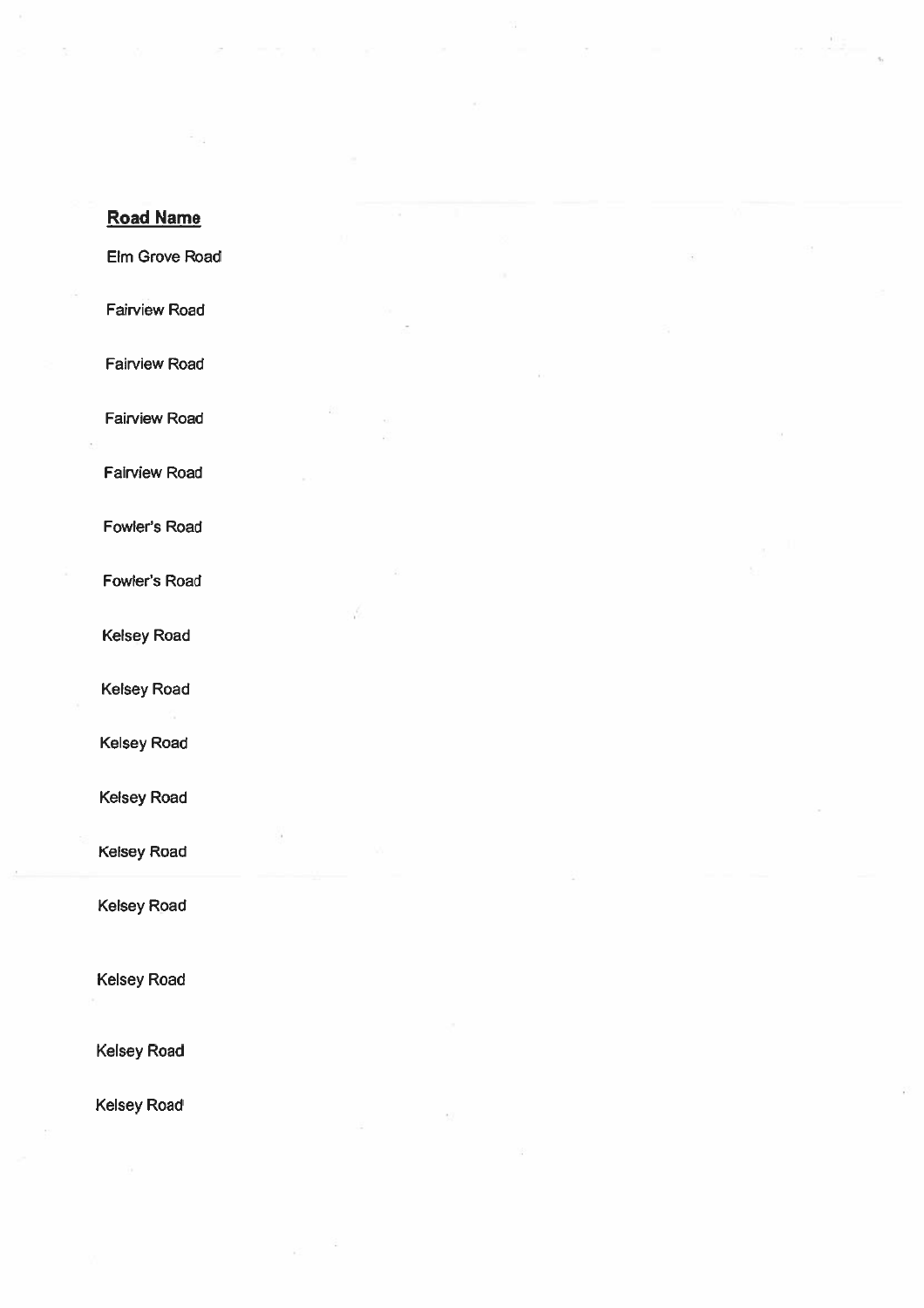#### **Schedule 3 (continued) Deletions from Schedule 5 of the Order of 2000 No Waiting Mon-Sat 9am-5pm**

| <b>Road Name</b>   | <b>Side</b>  | <b>Description</b>                                                                                                                                     |
|--------------------|--------------|--------------------------------------------------------------------------------------------------------------------------------------------------------|
| <b>Kelsey Road</b> | South        | From a point 5 metres east of a point in line with the boundary<br>between Nos. 1 and 3 Elm Grove Road for a distance of 6 metres<br>eastwards         |
| <b>Kelsey Road</b> | South        | From a point 17 metres east of a point in line with the boundary<br>between Nos. 1 and 3 Elm Grove Road for a distance of 5 metres<br>eastwards        |
| <b>Kelsey Road</b> | South        | From a point 22 metres west of the centreline of the footpath along<br>the east side of No. 17 Elm Grove Road for a distance of 19 metres<br>westwards |
| <b>Kelsey Road</b> | South        | From a point 11 metres west of the centreline of the footpath along<br>the east side of No. 17 Elm Grove Road for a distance of 22 metres<br>eastwards |
| <b>Kelsey Road</b> | South        | From a point 27 metres east of the centreline of the footpath along<br>the east side of No. 17 Elm Grove Road for a distance of 10 metres<br>eastwards |
| <b>Kelsey Road</b> | South        | From a point 5 metres east of the centreline of Fairview Road to a<br>point 10 metres west of that centerline                                          |
| <b>Kelsey Road</b> | South        | From a point 11 metres east of the centreline of Fairview Road to a<br>point 16 metres east of that centerline                                         |
| <b>Kelsey Road</b> | South        | From a point 22 metres west of the centreline of Wessex Road to a<br>point 27 metres west of that centerline                                           |
| <b>Kelsey Road</b> | <b>South</b> | From a point 12 metres east of the centreline of Wessex Road to a<br>point 60 metres east of that centerline                                           |
| <b>Kelsey Road</b> | <b>South</b> | From its junction with Bourne Avenue to a point 3 metres east of a<br>point in line with the boundary between Nos. 48 and 50 Kelsey Road               |
| <b>Manor Road</b>  | East         | From a point 1 metre north of a point in line with the boundary<br>between Nos. 20 and 22 Manor Road for a distance of 7 metres<br>northwards          |
| <b>Manor Road</b>  | East         | From a point 3 metres north of a point in line with the boundary of<br>Nos. 22 and 30 Manor Road for a distance of 5 metres northwards                 |
| <b>Manor Road</b>  | East         | From a point 35 metres south of the centreline of Fairview Road to a<br>point 40 metres south of that centerline                                       |
| Manor Road         | East         | From a point 62 metres south of the centreline of Fairview Road to a<br>point 72 metres south of that centerline                                       |
| Manor Road         | East         | From a point 83 metres south of the centreline of Fairview Road to a<br>point 88 metres south of that centerline                                       |

 $\sim$ 

AMENDI8 05 11 09 Page 9 of 11

 $\widetilde{\mathfrak{g}}_0$ 

 $\lesssim$   $\,$  $\omega_{t}$ ¥.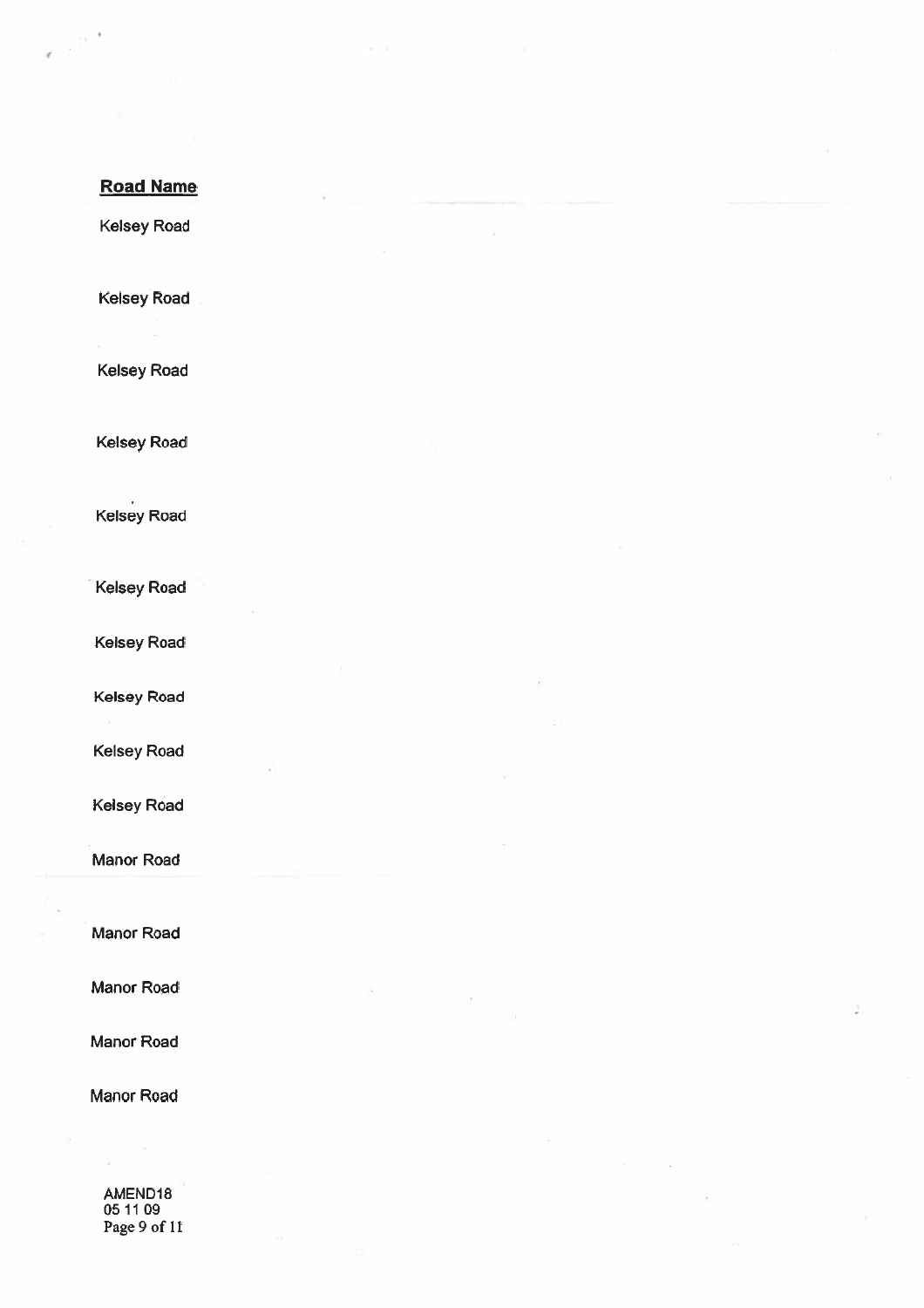## **Schedule 3 (continued) Deletions from Schedule 5 of the Order of\_ 2000 No Waftin**g **Mon-Sat 9am-5**p**<sup>m</sup>**

 $\sim$ 

 $\tilde{\tau}_2^0$ 

 $\frac{1}{\alpha} \frac{1}{\alpha} \frac{1}{\alpha}$ 

| <b>Road Name</b>                     | <b>Side</b>  | <b>Description</b>                                                                                                                                        |
|--------------------------------------|--------------|-----------------------------------------------------------------------------------------------------------------------------------------------------------|
| <b>Manor Road</b>                    | West         | From a point 21 metres north of its junction with Kelsey Road to a<br>point 25 metres north of that junction                                              |
| <b>Manor Road</b>                    | West         | From a point 32 metres north of its junction with Kelsey Road to a<br>point 74 metres north of that junction                                              |
| <b>Manor Road</b>                    | West         | From a point 20 metres south of its junction with Rougemont Close<br>to a point 28 metres north of that junction                                          |
| <b>Manor Road</b>                    | West         | From a point 71 metres north of its junction with Rougemont Close to<br>a point 77 metres north of that junction                                          |
| <b>Manor Road</b>                    | West         | From a point 84 metres north of its junction with Rougemont Close to<br>a point 90 metres north of that junction                                          |
| <b>Manor Road</b>                    | West         | From a point 99 metres north of its junction with Rougemont Close to<br>a point 104 metres north of that junction                                         |
| <b>Manor Road</b>                    | West         | From a point 113 metres north of its junction with Rougemont Close<br>to a point 118 metres north of that junction                                        |
| <b>Methuen Drive</b>                 | <b>North</b> | From its junction with Fowler's Road to a point 6 metres north-east of<br>that junction                                                                   |
| <b>Methuen Drive</b>                 | North-West   | From a point 20 metres north-east of its junction with Fowlers Road<br>to its north-eastern end                                                           |
| <b>Methuen Drive</b>                 | South-East   | From its junction with Fowler's Road to a point 10 metres north-east<br>of that junction                                                                  |
| <b>Methuen Drive</b>                 | South-East   | From a point 60 metres north-east of its junction with Fowlers Road<br>to its north-eastern end                                                           |
| <b>Rougemont Close</b>               | <b>North</b> | From its junction with Manor Road to a point 5 metres north-west of<br>that junction                                                                      |
| <b>Rougemont Close</b>               | North & West | From a point 35 metres west of its junction with Manor Road to its<br>southern end                                                                        |
| <b>Rougemont Close</b>               | South & East | From its junction with Manor Road to its southern end                                                                                                     |
| St. Margaret's Close                 | All          | The complete length excluding the 2 parking spaces in the extreme<br>southern turning area for residents parking adjacent to No 16 St<br>Margaret's Close |
| <b>Wessex Road</b>                   | South & East | from its southern end to a point 18 metres north of that end including<br>the whole of the south kerb of the turning area                                 |
| <b>Wessex Road</b>                   | East         | From a point 13 metres north of its junction with Kelsey Road to a<br>point 27 metres north of that junction                                              |
| <b>Wessex Road</b>                   | East         | From a point 10 metres south of its junction with Wain-a-long Road<br>to a point 52 metres south of that junction                                         |
| AMEND18<br>05 11 09<br>Page 10 of 11 |              |                                                                                                                                                           |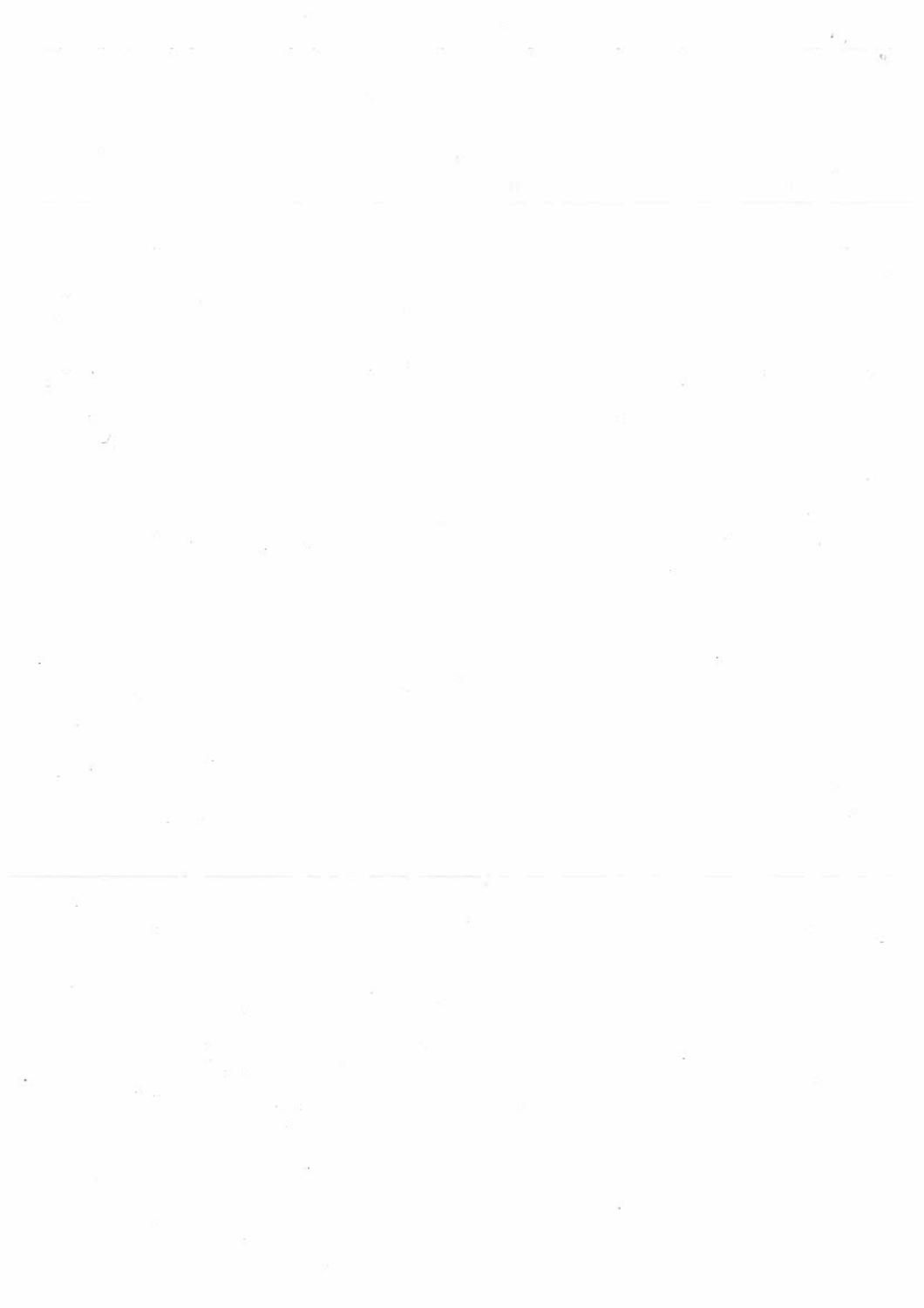# Schedule 3 (continued) **Deletions** from Schedule 5 of the Order of 2000 **No Waiting Mon**-**Sat 9am-5pm**

| <b>Road Name</b>   | <b>Side</b> | <b>Description</b>                                                                                                             |
|--------------------|-------------|--------------------------------------------------------------------------------------------------------------------------------|
| <b>Wessex Road</b> | West        | From a point 15 metres north of its junction with Elm Grove Road to<br>a point 6 metres south of its junction with Kelsey Road |
| Wessex Road        | West        | From a point 6 metres north of its junction with Kelsey Road to a<br>point 57 north of that junction                           |
| <b>Wessex Road</b> | West        | From a point 37 metres south of its junction with Wain-a-long Road<br>to a point 41 metres south of that junction              |
| Wessex Road        | West        | From a point 47 metres south of its junction with Wain-a-long Road<br>to a point 51 metres south of that junction              |

١  $\lambda$ )  $\overline{\mathbf{)}$ 

THE COMMON SEAL of WILTSHIRE COUNCIL was **hereunto affixed this 24th day of November 2009 in the**

November 2009 in the<br>presence of:-<br>Principal advisory



| Certified true copy 7 1 1414         |  |  |  |
|--------------------------------------|--|--|--|
| <b>Hincipal Solicitor</b> T.S. Slack |  |  |  |